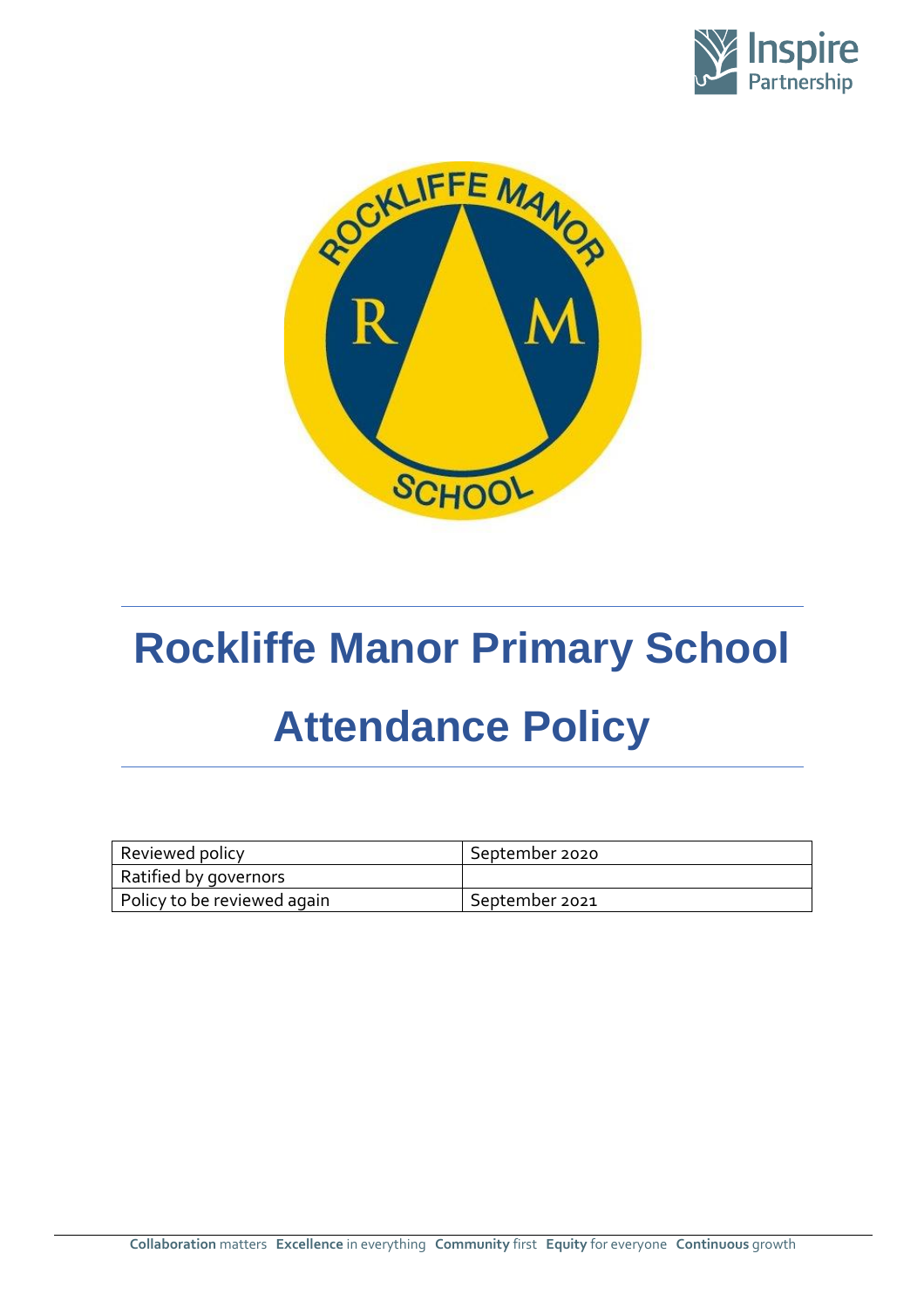#### **Introduction**

At Rockliffe Manor Primary School we aim for an environment which enables and encourages all members of the community to strive for excellence. For a child to reach their full educational achievement a high level of school attendance is essential. We will consistently work towards a goal of 100% attendance for all children. Every opportunity will be used to convey to pupils and their parents or carers the importance of regular and punctual attendance.

## **Why Regular attendance is so important**

Any absence affects the pattern of a child's schooling and regular absence will seriously affect their learning. Any pupil's absence disrupts teaching routines so may affect the learning of others in the same class.

Ensuring your child's regular attendance at school is your legal responsibility and permitting absence from school without a good reason creates an offence in law and may result in prosecution.

# **Attendance and Punctuality in the Early Years**

Establishing good habits from the start will help your child to settle more quickly and build good habits for later life. Coming to school on time, every day helps to develop confidence.

Research has shown that, even at the earliest age, children with poor attendance and punctuality are at a disadvantage later in life. They generally find it harder to make and maintain friendships, they achieve less and they often suffer from poor self-esteem. Even if your child only has a part time Nursery place, regular attendance is vitally important.

The school keeps a register of attendance for every child. This is a legal document and record and classifies every halfday attendance and/or absence. Absences are classified as either authorised or unauthorised. For this reason the school will ask parents/carers for the reason for each absence.

#### **Every school day counts**

Although being absent cannot always be helped as we all do become ill from time to time, please take a look at the table below to show you exactly how much time your child could be missing.

| 365 Days in a Year | 190 School Days in Total | Absence               |
|--------------------|--------------------------|-----------------------|
| 100% Attendance    | 190 Days                 | $\Omega$              |
| 95% Attendance     | 180 Days                 | 2 Weeks               |
| 90% Attendance     | 171 Days                 | 4 Weeks               |
| 85% Attendance     | 161 Days                 | 6 Weeks               |
| 80% Attendance     | 152 Days                 | More than half a term |
| 75% Attendance     | 143 Days                 | 9+ Weeks              |

## **Promoting regular attendance**

Effective partnership between the school and home is essential to ensuring good attendance and punctuality. It is vital that any difficulties are discussed with the Headteacher so that these can be resolved through working together.

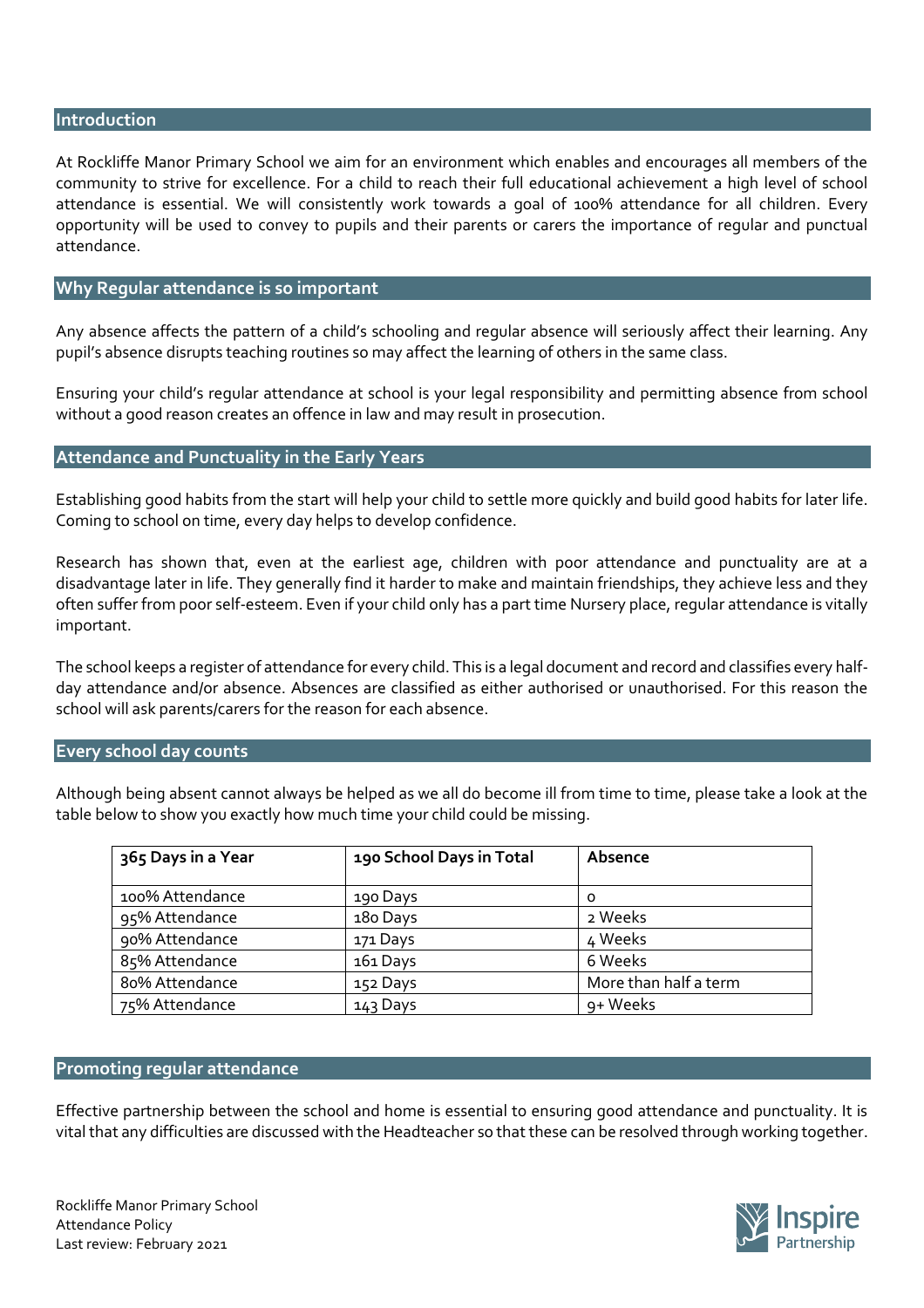# **To help us all to focus on this, we will:**

- We hold an induction interview/meeting before the child enters school if their previous school has reported poor attendance
- All new parents will be given a letter outlining that the school expectations with regard to attendance
- At the end of each term those pupils who have achieved 100% attendance will receive a certificate
- Each week the class in KS1/2 with closest to 100% attendance will be awarded a class certificate and will get to keep the attendance trophy in their classroom for that week
- Targets for the school for attendance and punctuality are displayed around the school, on newsletters and on the school website
- The class teacher, on the end of year record, will add comments on attendance and punctuality. They will also report on attendance and punctuality at Parents' Evenings
- Where there has been a marked improvement in attendance of particular students, a letter of recognition may be sent to the parent/s, and a certificate given to the pupil
- The Headteacher with responsibility for attendance will work closely with parents, the school attendance officer for the Royal Borough of Greenwich and the child to improve poor performance, in line with borough and national policies

# **Safeguarding**

Effective attendance procedures are integral to ensuring all children are kept safe. Your child may be at risk of harm if they do not attend school regularly. Safeguarding the interest of each child is everyone's responsibility and failing to attend school on a regular basis will be considered as a safeguarding matter.

# **Vulnerable groups**

We are aware that in our school community there a number of children who may be vulnerable to bullying because of a perceived difference by other members of the school community. These differences could be for a number of reasons: colour of skin, learning difficulties, disability, EAL or communication difficulties, social circumstances and gender. These children who form this vulnerable group are identified by close communication between all members of staff, who will support these children. It is the role of all members of staff to monitor the situation with these vulnerable children.

# **The role of Governors**

The governing body supports the Headteacher in all attempts to eliminate bullying from our school. This policy statement makes it very clear that the governing body does not allow bullying to take place in our school, and that any incidents of bullying that do occur are taken very seriously and dealt with appropriately.

The governing body monitors the incidents of bullying that occur, and reviews the effectiveness of the school policy regularly. The governors require the Headteacher to keep accurate records of all incidents of bullying and to report to the governors on request about the effectiveness of school anti-bullying strategies.

The governing body responds within ten days to any request from a parent/carer to investigate incidents of bullying. In all cases, the governing body (normally the Chair) notifies the Headteacher and asks her to conduct an investigation into the case and to report back to a representative of the governing body.

# **The law relating to attendance**

# **Legislation**

Rockliffe Manor Primary School Attendance Policy Last review: February 2021

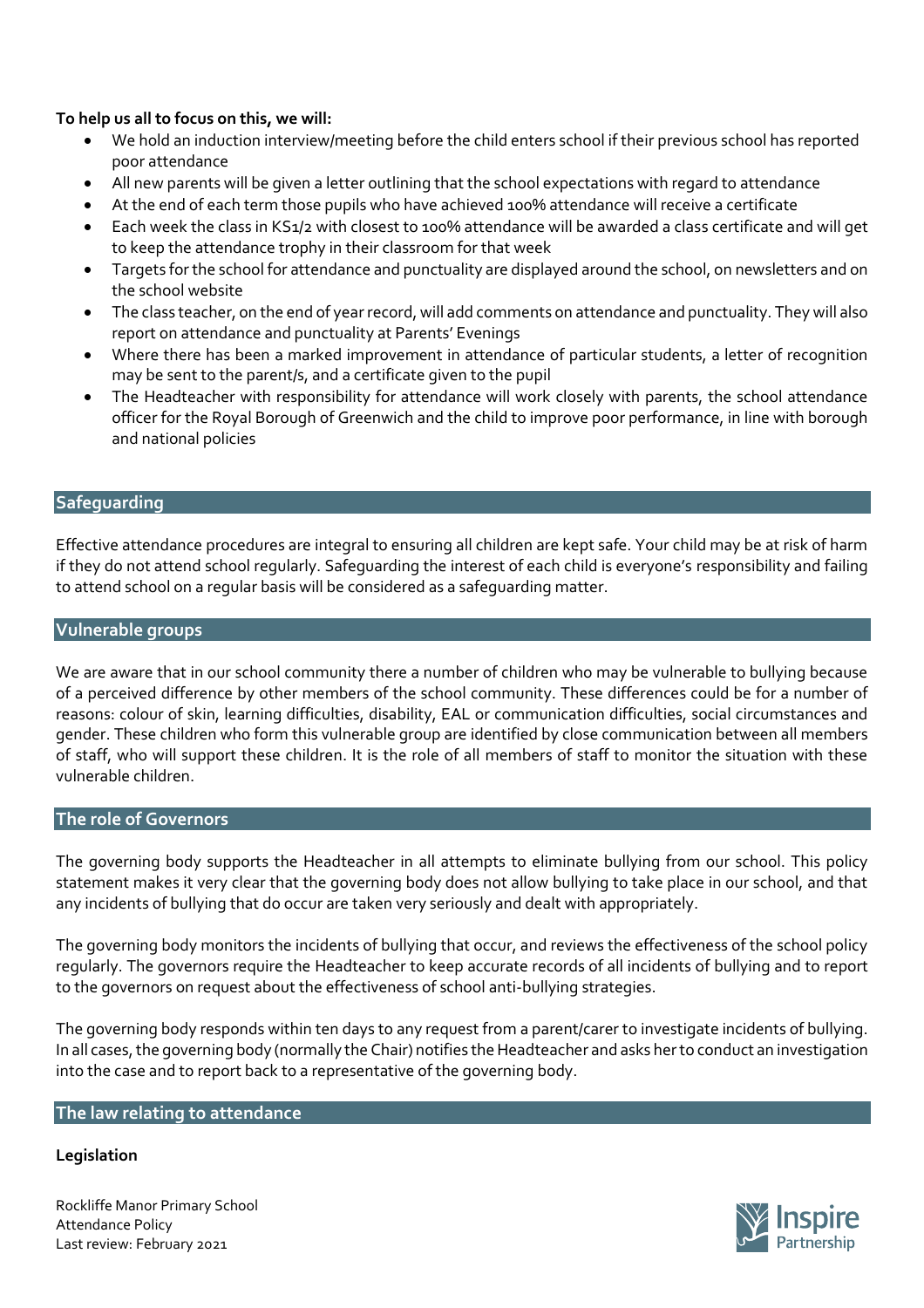Ensuring your child's regular attendance at school is your legal and parental responsibility. Permitting absence from school without good reason is an offence in law and may result in a Penalty Notice being issued (Section 23 of the Anti-social Behaviour Act 2003) or Court action/prosecution (Section 444 of the Education Act 1996) *Section 7 of the Education Act 1996 states that 'the parent of every child of compulsory school age shall cause him/her to receive efficient full time education suitable: -*

- *a. To age, ability and aptitude*
- *b. To any special educational needs, they may have either by regular attendance to school or otherwise.*

If you wish to find out more information about the legislation around attendance, please visit: [https://www.gov.uk/government/uploads/system/uploads/attachment\\_data/file/564599/school\\_attendance.pdf](https://www.gov.uk/government/uploads/system/uploads/attachment_data/file/564599/school_attendance.pdf)

## **Understanding types of absence**

Every-half day absence from school has to be classified by the Head teacher (not by the parents), as either **AUTHORISED** or **UNAUTHORISED**. This is why information about the cause of any absence is always required, preferably in writing.

**Authorised absences** are mornings or afternoons away from school for a good reason such as illness, medical/dental appointments which cannot be made outside of school time or unavoidably fall in school time, emergencies or other unavoidable causes.

In order to enable the school to authorise an absence due to illness, parents/carers are requested to;

• **Provide medical evidence to the school. This can be in the form of GP/Hospital/Medical/Dental Appointment letters/cards, Copies of prescriptions/antibiotics issued (providing the child's name is indicated there on).** 

In order to enable the school to authorise an absence due to an emergency or unavoidable cause, parents/carers are requested to;

• **Speak to the Attendance Officer/Headteacher, advise them of the issue and request the absence be authorised.**

## • **Write to the Attendance Officer/Head Teacher and request the absence be authorised. (You may already have a Leave of Absence Form)**

**Unauthorised absences** are those which the school does not consider reasonable and for which no "authorised leave of absence" has been given. This type of absence can lead to the use of sanctions and/or referring to the Local Authority for legal intervention.

Unauthorised absences are;

- Parents/carers keeping children off school unnecessarily
- Parents/carers not communicating the reason for absence to the school
- Absences which have never been properly explained or evidenced
- Parents not providing medical evidence to the school to support the absence as being due to ill health
- Child who arrive at school after the Registration period has ended
- Truancy before or during the school day
- Shopping, looking after other children or birthdays
- Day trips, holidays or overseas trips in term time

Whilst any child may be off school because they are ill, sometimes they can be reluctant to attend school. Any problems with regular attendance are best sorted out between the school, the parents and the child. If your child is reluctant to attend, it is never better to cover up their absence or to give into pressure to excuse them from attending. This gives the impression that attendance does not matter and usually make things worse.

Rockliffe Manor Primary School Attendance Policy Last review: February 2021

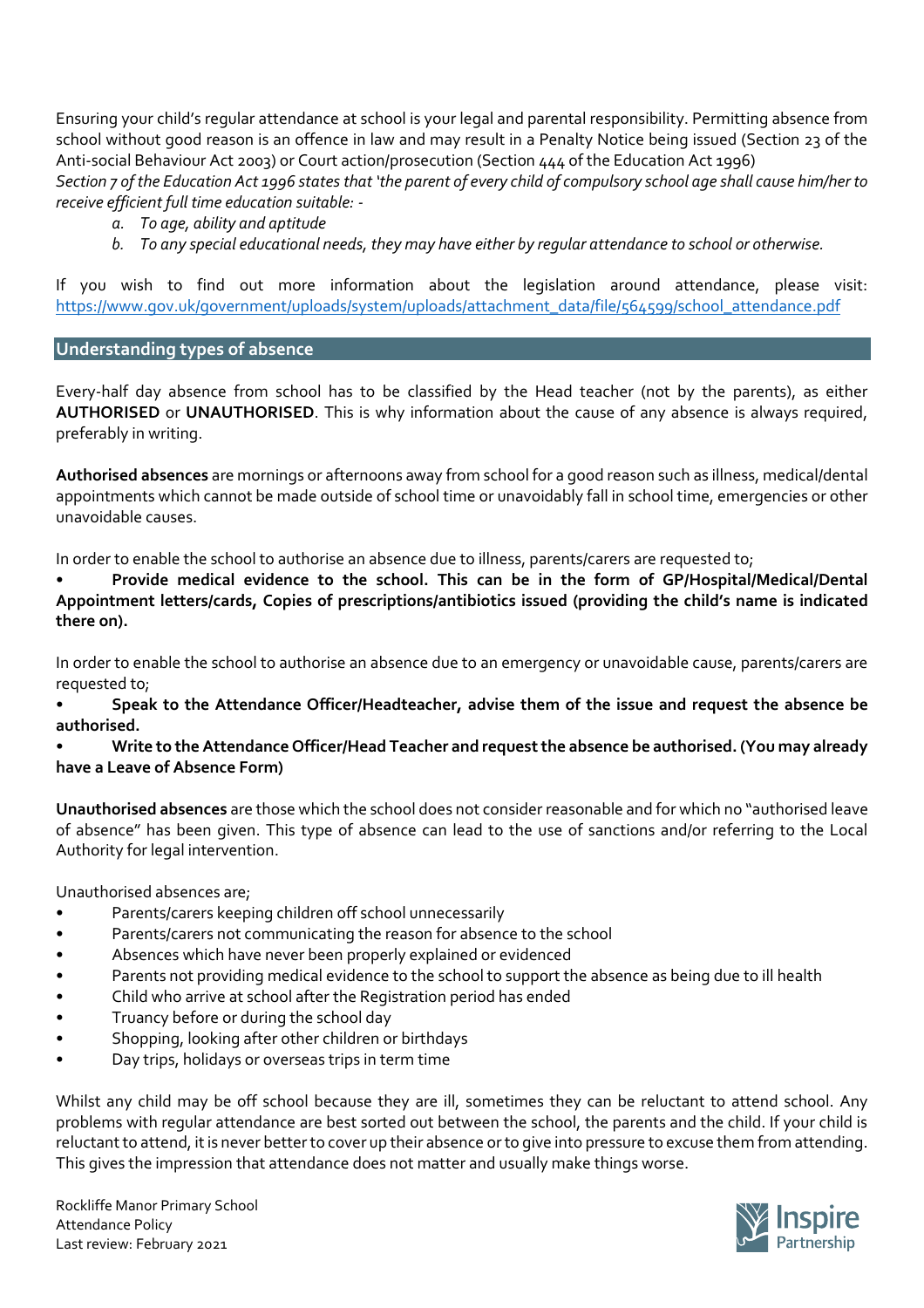# **Absence in term time**

As of 1st September 2013 there has been a change to The Education (Pupil Registration) Regulations Act 2006. Headteacher's may no longer grant a 'Leave of Absence' in term time unless there are exceptional circumstances. Therefore, any such absences not deemed as exceptional circumstances will be unauthorised. Holidays or overseas trip absences in term time will affect your child's schooling as much as any other absence and we expect parents to help us by not taking students away in school time. Remember that any savings you think you may make by taking a holiday/overseas trip in school time are offset by the cost to your child's education. Because of the damage to your child's learning caused by this, **we do not authorise any holidays/overseas trips in term time.** 

# **Persistent Absenteism (PA)**

A child becomes a 'persistent absentee' when they miss 10% or more schooling from the beginning of the school year **for whatever reason** (this includes authorised and unauthorised absences). Absence at this level is doing considerable damage to any child's educational prospects and we need parent's fullest support and co-operation to tackle this.

We monitor all absence thoroughly. Any case that is seen to have reached the PA threshold or is at risk of moving towards it, is given priority and you will be informed of this immediately.

Projected PA children are tracked and monitored carefully through our attendance system. All our PA children and their parents are subject to an Intervention Plan. All PA cases are also automatically made known to the Attendance Advisory Officer and some cases may lead to a referral to the Attendance Advisory Service of the Local Authority, whereby legal action could be initiated.

#### **Lateness**

Please make sure your child is on the playground ready for the beginning of the school day at 8:50. After this time, your child will be deemed as late. In order for us to promote good punctuality, lateness will be monitored and should the school believe that punctuality is becoming an issue, we will send you a letter as a reminder of this.

Following guidance from our Attendance Advisory Officer, we have been instructed that any child who arrives at school after 9:20 will be recorded as an unauthorised absence for the morning session.

It is also important that all children are collected on time at the end of the school day. School finishes at 11.50 for the nursery and 3.15 for the main school. If you are regularly late in collecting your child, you will be expected to attend a meeting to discuss the reason why you are late. If you are late more than twice in one week you may be issued with a fine.

Persistent failure to arrange for their child to be collected at a reasonable time may result in the child being taken to a place of safekeeping by the police or into temporary care by social services.

#### **Every Minute Counts**

As well as being absent a lot from school effecting your child's development, being late also has a big effect on their learning time, please look at the table below:

| Lateness = Lost Learning                            |                 |  |
|-----------------------------------------------------|-----------------|--|
| (figures below are calculated over the school year) |                 |  |
| 5 mins late each day                                | 3 days lost     |  |
| 10 mins late each day                               | $6.5$ days lost |  |

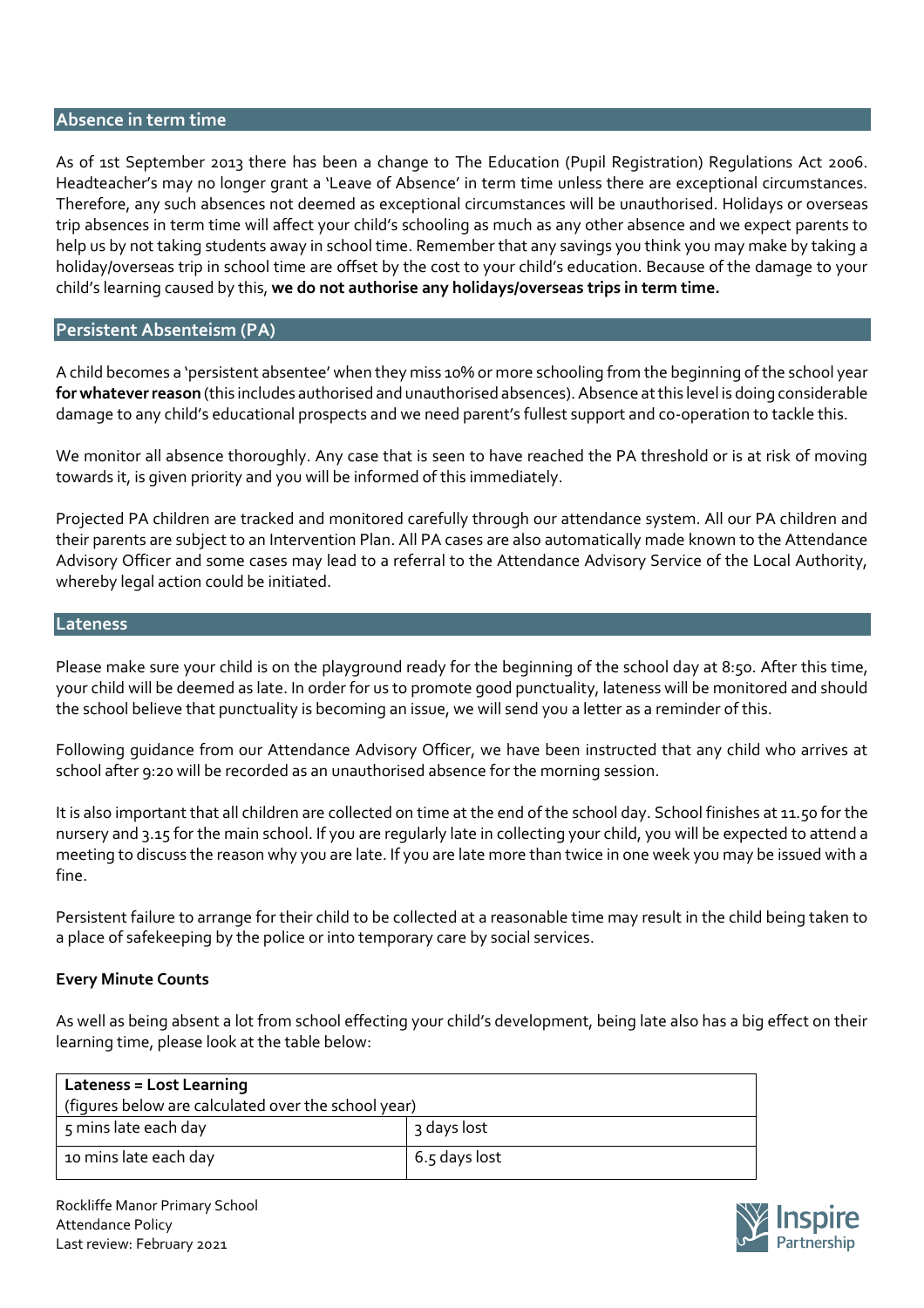| 15 mins late each day | 10 days lost |
|-----------------------|--------------|
| 20 mins late each day | 13 days lost |
| 30 mins late each day | 19 days lost |

# **Absence Procedure**

If your child is absent you must:

- Contact the school as soon as possible on the first day of absence, advising of the reason and likely length of absence, either by calling the school office on school number or emailin[g email address.](mailto:absence@greenwichsteinerschool.org.uk) (A phone call will be made to parents each time the child has been marked with an unauthorised absence code and no reason has been given for the absence).
- Contact the school on the subsequent days of absence as necessary.
- Provide evidence where possible, supporting the reason for absence.

# **What school will do if absence is a concern**

- Letters will be sent to parents to alert them to the concerns school has about their child's attendance and/or punctuality.
- Invite you into the school to discuss the situation with the Attendance Officer / Head Teacher.
- Undertake interventions and offer support where possible/appropriate, through school resources and/or outside agencies.
- Use Royal Borough of Greenwich's Guidance to Improve Attendance.
- Undertake Home visits, as necessary.
- Hold Pre referral meetings to address irregular school attendance, in the presence of the Officer from the Attendance Advisory Service of the Local Authority.
- Undertake a referral to the Attendance Advisory Service if your child's **unauthorised** absence reaches 10% or more.

# **The attendance advisory officer**

Parents are expected to contact school at an early stage and to work with the school staff in resolving any problems related to attendance together. This is nearly always successful. If difficulties cannot be resolved this way, and unauthorised absences continue, the school may refer to the Attendance Advisory Service. The Attendance Advisory Officer will try to resolve the situation by agreement but, if other ways of trying to improve your child's attendance have failed and unauthorised absences persist, the Attendance Advisory Service can use sanctions such as Penalty Notices or Prosecutions in the Magistrates Court.

Parents may wish to contact the Attendance Advisory Service themselves to ask seek advise or information. They are independent of the school and will give impartial advice. Their telephone number is 020 8921 8510.

#### **Child Missing in Education (CME)**

Any child who ceases to attend a school, without notification as to their new address and/or the school they are transferring to, becomes a '**Child Missing in Education'.** Any child in this category is reported to the Child Missing in Education Officer at the Local Authority, who will follow up the matter under section 436A of the Education Act 1996 and Safeguarding legislation, as necessary. This can involve the police.

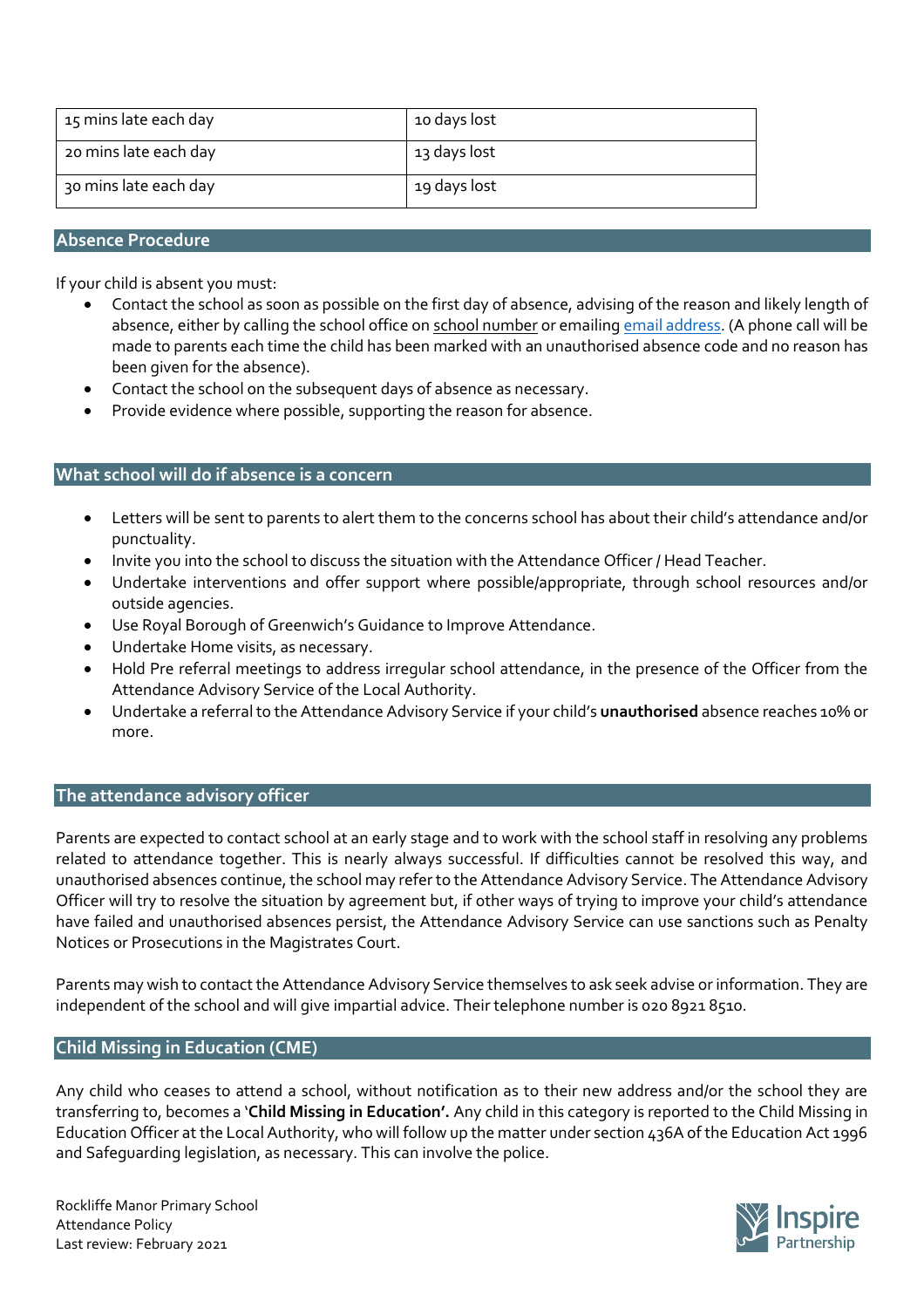The attendance procedures are crucial to ensuring the safety of all children. If a child has been absent from school for 20 consecutive days without good reason and their whereabouts are unknown, the school has a legal obligation to report the child as missing education to the relevant local authority. In accordance with DFE regulations the child may be removed from the school roll.

## **Communication- What we need to know**

#### **Telephone Numbers:**

There are times when we need to contact parents about lots of things, including absence, so we need to have your contact numbers at all times. So help us to help you and your child by making sure we have always got up to date phone numbers for yourself and emergency contacts, for if you are unavailable.

## **Home Address:**

Let us know when you move and where you are moving to.

## **Removing a Pupil from Our School:**

If you make the decision to transfer your child to another school, for whatever reason and have given the relevant notice period to the school, as a matter of priority you need to provide the school with all of the necessary details.

#### **Elective Home Education:**

If you make the decision to educate your child at home, you are required to advise us of this in writing.

Once the letter/email is received, we will remove your child from the school roll and advise the Elective Home Education Officer of the Local Authority, who will make contact with you regarding this matter.

If a letter/email is not received, your child remains on the roll of the school and their absence is treated as unauthorized. \*Action to address the unauthorised absence, will be followed as detailed above.

# **The people responsible for attendance matters in the school are:**

*Head Teacher-Mrs Vdovin Deputy Headteacher-Mrs Cook RBG Attendance Advisory Officer- Jillian O'Beirne*

#### **Summary**

The school has a legal duty to ensure procedures are in place to support good attendance and punctuality. Equally, parents have a duty to make sure that their children attend school.

All school staff are committed to working with parents and pupils as the best way to ensure as high a level of attendance as possible and that every child's welfare and life opportunities are promoted.

# *GUIDANCE FOR COMPLETING ATTENDANCE REGISTERS*

- Registers must be completed in ink use black for present and red for absence.
- Children's names should be in alphabetical order.
- Do not use Tippex, etc. If a mistake is made, cross out and clearly show the correction (legal document). Children joining the class should be added at the end of the list.

#### **Registration Period**

- 8.50 9.00 All registers should be filled in at this time. Mark child present, or, if absent, use the appropriate code as indicated in the register.
- 9.00 9.20 If a child comes in late during this period, mark with L (the time must be noted).
- Registers are brought up to the school office in the morning and afternoon. If a child comes in later than 9.20, the register will be marked with U and the time noted.

Rockliffe Manor Primary School Attendance Policy Last review: February 2021